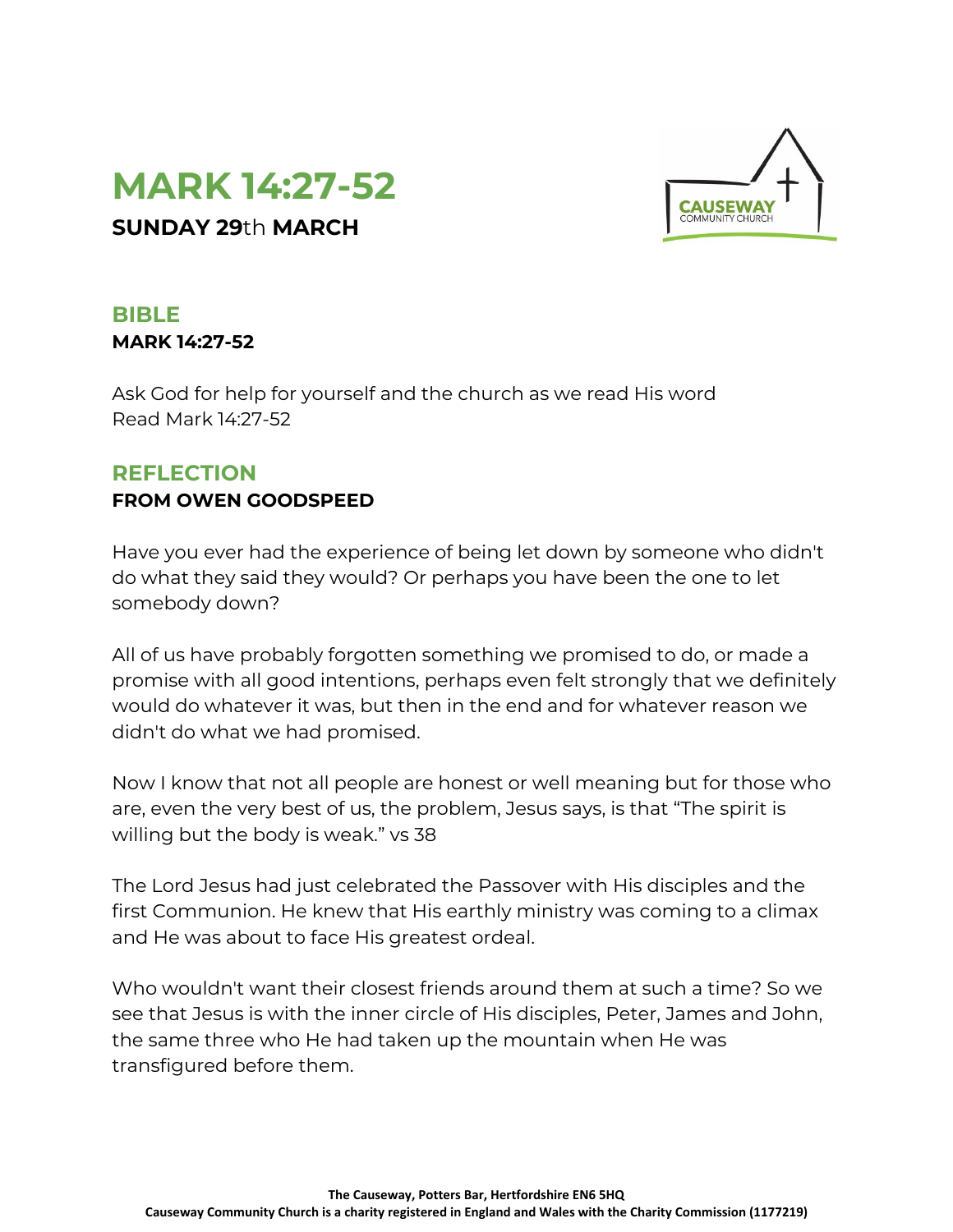But we see the weakness of even these three closest friends. When Jesus tells His followers that they will all fall away Peter is very quick to declare otherwise even when Jesus corrects him (v30) and states that he would die rather than disown Jesus.

All the others said the same ( $v$  31) But when Jesus was arrested they all deserted Him and fled (v50) and Peter did disown Jesus just as Jesus said he would Mark 14:66-72 (Peter at least was brave enough to have tried to fight for Jesus (vs 47, see also John 18:10) and to have followed into the courtyard where the Sanhedrin met)

I note in passing that although Mark records repeatedly that Jesus told His disciples what would happen to Him, that He would rise again, (8:31, 9:31-32 & 10:33-34) Peter and the others seemingly fail to grasp Jesus' promise to meet Him in Galilee after He had risen (14:28). Indeed it wasn't until He met with them after the resurrection that they finally believed Him.

How very disappointing!

But we shouldn't kid ourselves that we could have done better; we couldn't.

When the Lord Jesus was agonising over what was going to happen to Him and wrestling in prayer (v 32-41) He asked Peter, James and John to keep watch (v 34) and to pray (v 38) Three times He found them sleeping! (v 37, 40 & 41) But the Lord Jesus was totally faithful. Despite knowing exactly what was going to happen to Him (see e.g. 8:31), His prayer was "Abba Father, everything is possible for you. Take this cup from me. Yet not what I will, but what you will."

So what can we take away from this passage for our help and encouragement?

1. Nothing can take God by surprise. Jesus knew what was going to happen. God has not been surprised by Covid 19 or anything else that may be going on in our lives. Neither is He ever surprised by any of our failures. Jesus went to the Cross to die for us knowing full well that we would fail Him. It was God's plan for our rescue, reinstatement and forgiveness just as it was for Peter, James and John.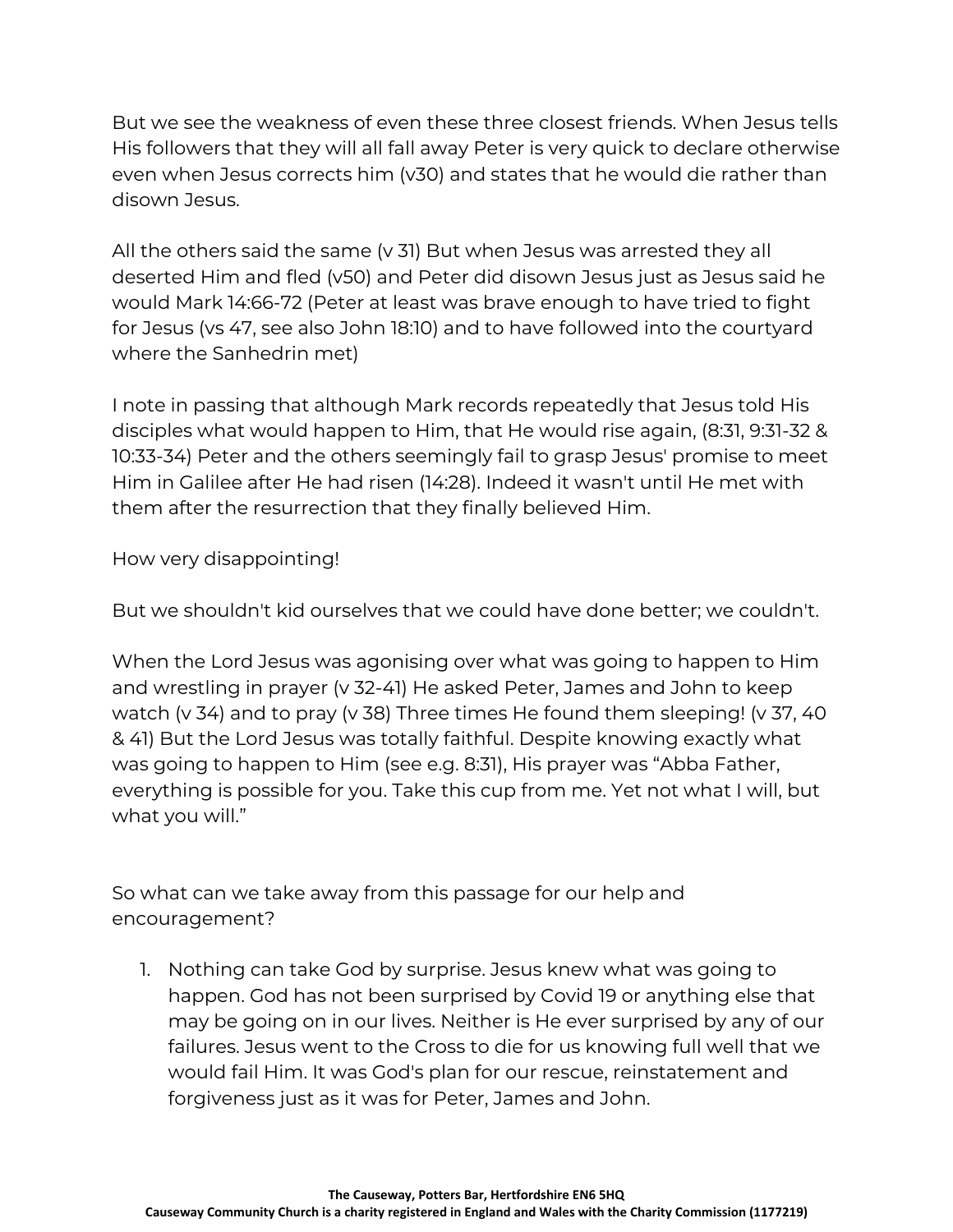2. The words of Scripture always come true, as they did in this passage. We can therefore fully rely upon the promises in God's Word including these verses:

> "After he has suffered, he will see the light of life and be satisfied by his knowledge my righteous servant will justify many, and he will bear their iniquities." Isaiah 53:1

"For God so loved the world that he gave his one and only Son, that whoever believes in him shall not perish but have eternal life." John 3:16

3. The Lord Jesus is totally reliable in a way that we could never be. When He faced the ultimate unspeakably painful ordeal for both body and mind through His death on the Cross. He remained faithful to His Father's will. If He overcame that obstacle then we can be sure that nothing else will deflect Him from His declared purpose of saving sinners like us (Luke 19:10).

My prayer for all of you is that you stay healthy and well, but whatever may happen over the coming weeks, even if some of us should die (we all must one day), for those who are trusting in the Lord Jesus our future is assured in a place where there will be no death or mourning or crying or pain. (Revelation 21:4)

I pray the more therefore that we may all stand firm, rooted and confident in our shared faith in Christ.

Praise the Lord!!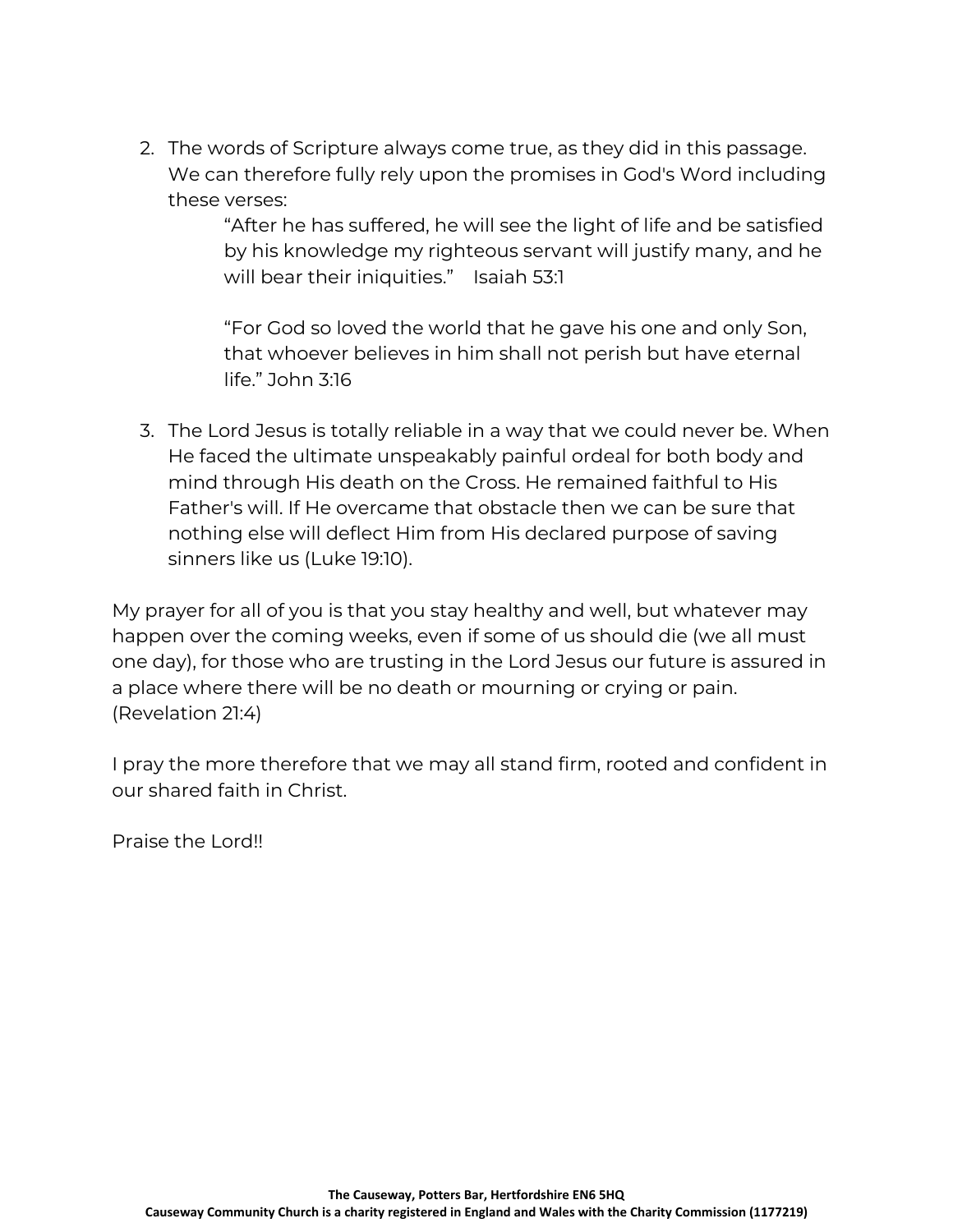# **REFLECTION**

### **QUESTIONS AND NOTES**

- When facing something difficult or dangerous what are the different ways we can react to them?
- $\rightarrow$  Read 14:27-31
	- Jesus predicts that the disciples will fall away and Peter will deny him. How does Jesus know?
	- How do the disciples react to being told this? Why do you think they react this way?
- $\rightarrow$  Read 14:32-42

● What are the disciples asked to do? What do they do? Why? *V36 gives a summary of Jesus' prayer in Gethsemane. He fervently wishes to avoid "The Hour" (v35) and "this cup" (v36). In v23 and 24 Jesus has explained that the cup of the passover represents his own blood, "poured out for many". His death will save people, just as the death of the passover lamb saved many. But also, in the old testament, a 'cup, was used as a picture of God's anger and judgement on wickedness (eg Isa 51:17-22). Now we see that Jesus, in His death, will suffer the anger and judgement of God on sin.*

- Why is it right that God is angry?
- How does Jesus feel as he approaches the hour when He will experience God's anger and judgement?
- Facing great difficulty Jesus prays. What is the upshot of His prayer in v36?
- Jesus seeks relief but what is his greatest desire?
- $\rightarrow$  Read 14:43-52
	- How did the disciples respond to opposition? (v47-52)
	- How does Jesus respond to the arrest? (v48-50)
- $\rightarrow$  Summarise and Apply
	- What in this passage leads us to worship Jesus?
	- What do we learn from how the disciples face difficulty. What does that teach us about ourselves? How does it lead us to give thanks or repent?
	- How does this passage cause us to reflect on when we face difficulty?
	- How might this help us share the good news with our friends and neighbours who don't know Jesus?